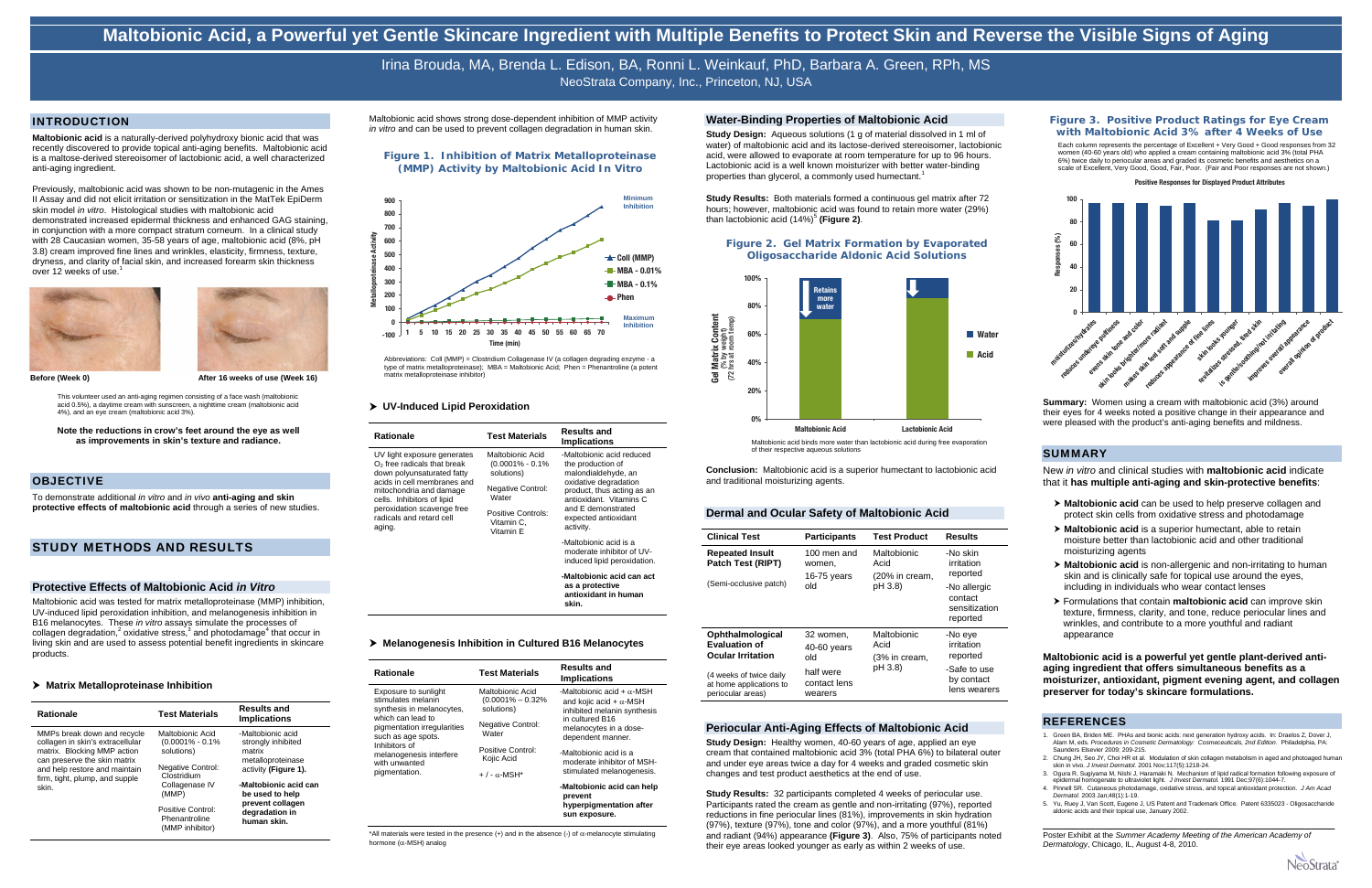Irina Brouda, MA, Brenda L. Edison, BA, Ronni L. Weinkauf, PhD, Barbara A. Green, RPh, MS NeoStrata Company, Inc., Princeton, NJ, USA

## INTRODUCTION

**Maltobionic acid** is a naturally-derived polyhydroxy bionic acid that was recently discovered to provide topical anti-aging benefits. Maltobionic acid is a maltose-derived stereoisomer of lactobionic acid, a well characterized anti-aging ingredient.

Previously, maltobionic acid was shown to be non-mutagenic in the Ames II Assay and did not elicit irritation or sensitization in the MatTek EpiDerm skin model *in vitro*. Histological studies with maltobionic acid demonstrated increased epidermal thickness and enhanced GAG staining, in conjunction with a more compact stratum corneum. In a clinical study with 28 Caucasian women, 35-58 years of age, maltobionic acid (8%, pH 3.8) cream improved fine lines and wrinkles, elasticity, firmness, texture, dryness, and clarity of facial skin, and increased forearm skin thickness over 12 weeks of use.<sup>1</sup>





**Before (Week 0) Before (Week 0) After 16 weeks of use (Week 16)** 

This volunteer used an anti-aging regimen consisting of a face wash (maltobionic acid 0.5%), a daytime cream with sunscreen, a nighttime cream (maltobionic acid 4%), and an eye cream (maltobionic acid 3%).

## **Note the reductions in crow's feet around the eye as well as improvements in skin's texture and radiance.**

## **OBJECTIVE**

To demonstrate additional *in vitro* and *in vivo* **anti-aging and skin protective effects of maltobionic acid**  through a series of new studies.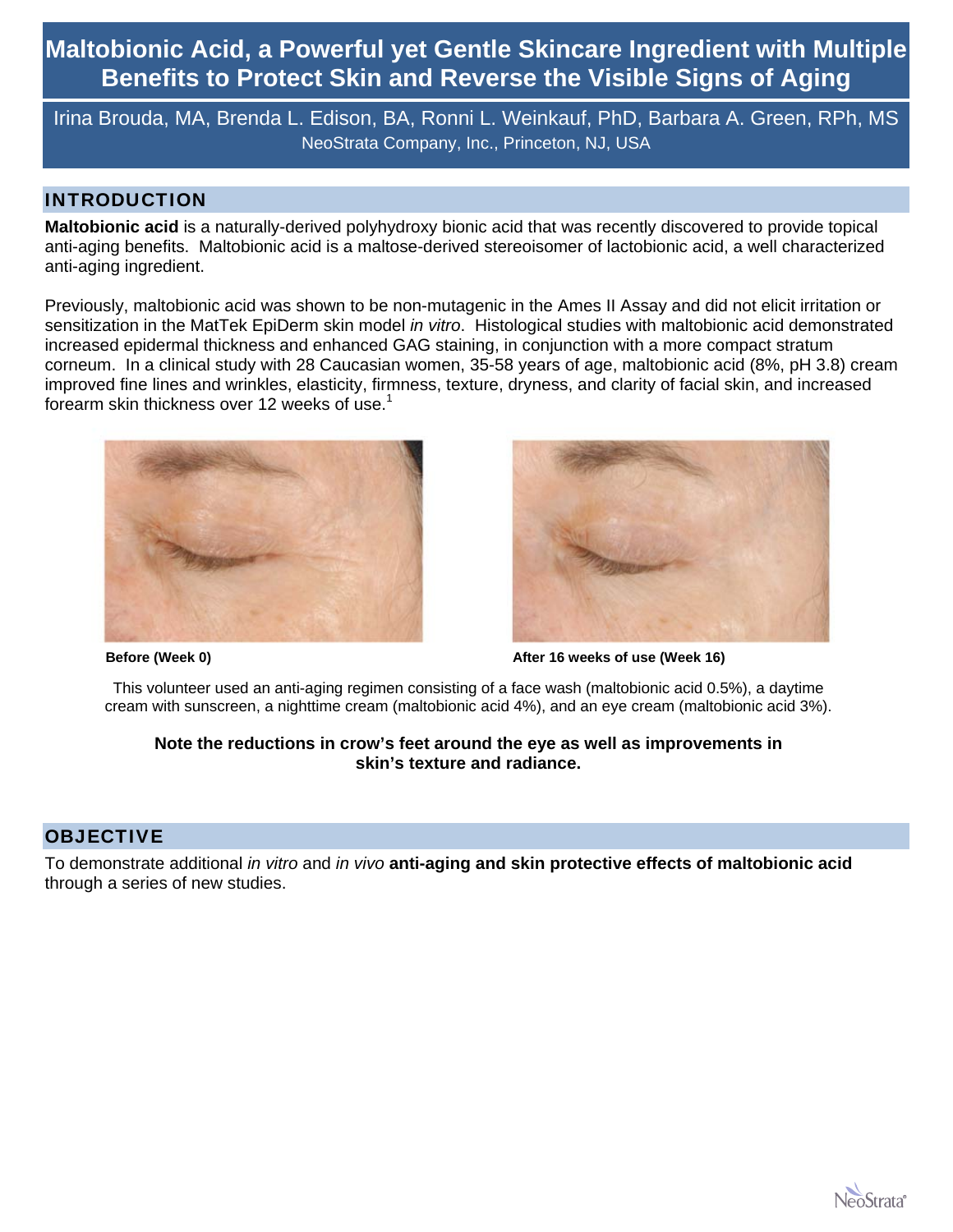Irina Brouda, MA, Brenda L. Edison, BA, Ronni L. Weinkauf, PhD, Barbara A. Green, RPh, MS NeoStrata Company, Inc., Princeton, NJ, USA

## STUDY METHODS AND RESULTS

### **Protective Effects of Maltobionic Acid** *in Vitro*

Maltobionic acid was tested for matrix metalloproteinase (MMP) inhibition, UV-induced lipid peroxidation inhibition, and melanogenesis inhibition in B16 melanocytes. These *in vitro* assays simulate the processes of collagen degradation,<sup>2</sup> oxidative stress,<sup>3</sup> and photodamage<sup>4</sup> that occur in living skin and are used to assess potential benefit ingredients in skincare products.

### **Matrix Metalloproteinase Inhibition**

| <b>Rationale</b>                                             | <b>Test Materials</b>                              | <b>Results and Implications</b>                                                            |
|--------------------------------------------------------------|----------------------------------------------------|--------------------------------------------------------------------------------------------|
| MMPs break down and recycle                                  | Maltobionic Acid (0.0001% - 0.1%                   | -Maltobionic acid strongly                                                                 |
| collagen in skin's extracellular                             | solutions)                                         | inhibited matrix                                                                           |
| matrix. Blocking MMP action can                              | Negative Control: Clostridium                      | metalloproteinase activity                                                                 |
| preserve the skin matrix and help                            | Collagenase IV (MMP)                               | (Figure 1).                                                                                |
| restore and maintain firm, tight,<br>plump, and supple skin. | Positive Control: Phenantroline<br>(MMP inhibitor) | -Maltobionic acid can be<br>used to help prevent<br>collagen degradation in<br>human skin. |

Maltobionic acid shows strong dose-dependent inhibition of MMP activity *in vitro* and can be used to prevent collagen degradation in human skin.

### **Figure 1. Inhibition of Matrix Metalloproteinase (MMP) Activity by Maltobionic Acid** *In Vitro*



Abbreviations: Coll (MMP) = Clostridium Collagenase IV (a collagen degrading enzyme - a type of matrix metalloproteinase); MBA = Maltobionic Acid; Phen = Phenantroline (a potent matrix metalloproteinase inhibitor)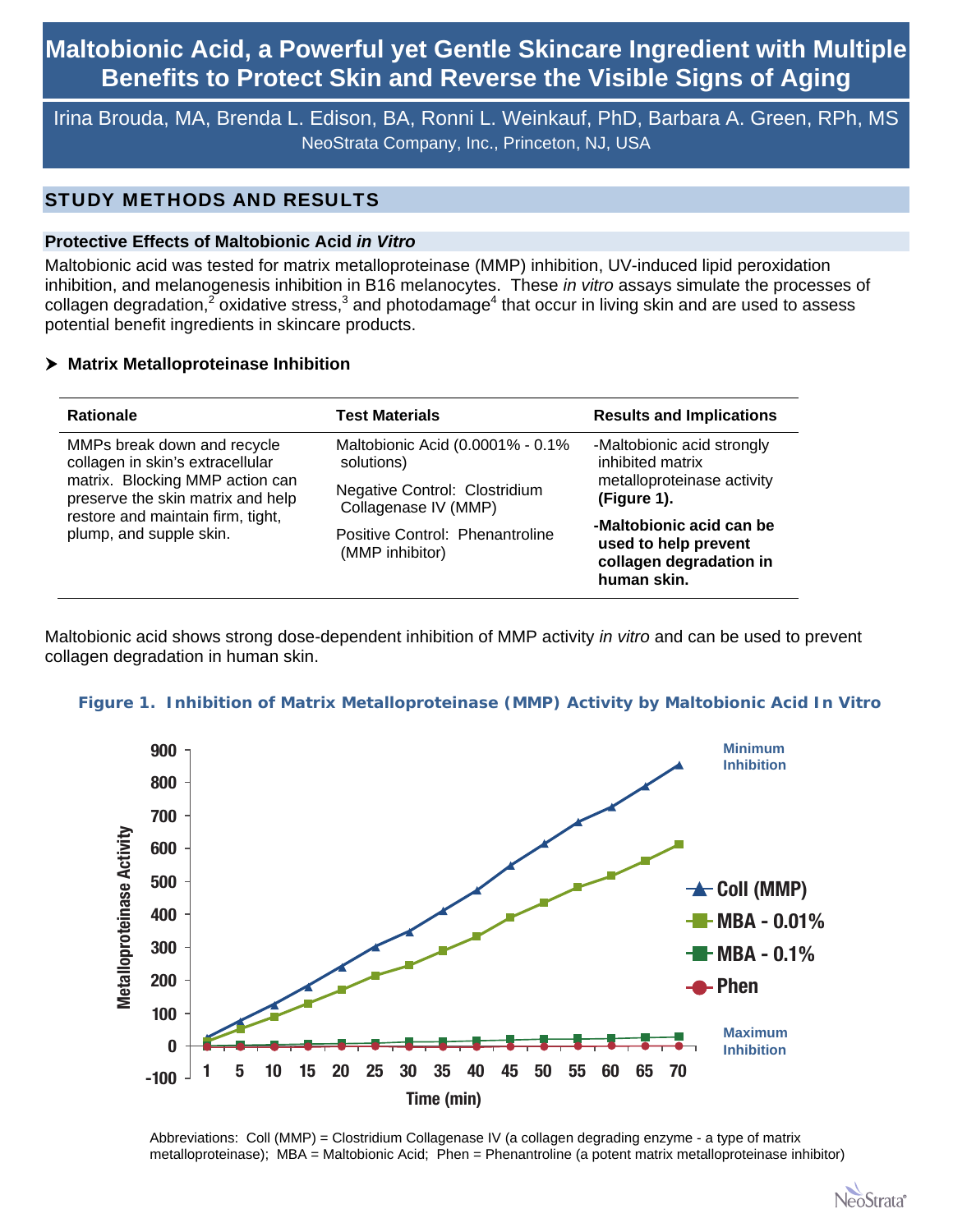Irina Brouda, MA, Brenda L. Edison, BA, Ronni L. Weinkauf, PhD, Barbara A. Green, RPh, MS NeoStrata Company, Inc., Princeton, NJ, USA

## **UV-Induced Lipid Peroxidation**

| <b>Rationale</b>                                                                                                                                                                                                                              | <b>Test Materials</b>                                                                       | <b>Results and Implications</b>                                                                                                                                                                        |
|-----------------------------------------------------------------------------------------------------------------------------------------------------------------------------------------------------------------------------------------------|---------------------------------------------------------------------------------------------|--------------------------------------------------------------------------------------------------------------------------------------------------------------------------------------------------------|
| UV light exposure generates $O2$ free<br>radicals that break down polyunsaturated<br>fatty acids in cell membranes and<br>mitochondria and damage cells.<br>Inhibitors of lipid peroxidation scavenge<br>free radicals and retard cell aging. | Maltobionic Acid<br>$(0.0001\% - 0.1\%)$<br>solutions)<br><b>Negative Control:</b><br>Water | -Maltobionic acid reduced the production of<br>malondialdehyde, an oxidative degradation<br>product, thus acting as an antioxidant.<br>Vitamins C and E demonstrated expected<br>antioxidant activity. |
|                                                                                                                                                                                                                                               | Positive Controls:<br>Vitamin C, Vitamin E                                                  | -Maltobionic acid is a moderate inhibitor of<br>UV-induced lipid peroxidation.                                                                                                                         |
|                                                                                                                                                                                                                                               |                                                                                             | -Maltobionic acid can act as a protective<br>antioxidant in human skin.                                                                                                                                |

## **Melanogenesis Inhibition in Cultured B16 Melanocytes**

| <b>Rationale</b>                                                                                                                  | <b>Test Materials</b>                                          | <b>Results and Implications</b>                                                                                                            |
|-----------------------------------------------------------------------------------------------------------------------------------|----------------------------------------------------------------|--------------------------------------------------------------------------------------------------------------------------------------------|
| Exposure to sunlight stimulates melanin<br>synthesis in melanocytes, which can lead<br>to pigmentation irregularities such as age | <b>Maltobionic Acid</b><br>$(0.0001\% - 0.32\%)$<br>solutions) | -Maltobionic acid + $\alpha$ -MSH, and kojic acid +<br>$\alpha$ -MSH inhibited melanin synthesis in<br>cultured B16 melanocytes in a dose- |
| spots. Inhibitors of melanogenesis<br>interfere with unwanted pigmentation.                                                       | <b>Negative Control:</b>                                       | dependent manner.                                                                                                                          |
|                                                                                                                                   | Water                                                          | -Maltobionic acid is a moderate inhibitor of                                                                                               |
|                                                                                                                                   | Positive Control:                                              | MSH-stimulated melanogenesis.                                                                                                              |
|                                                                                                                                   | Kojic Acid                                                     | -Maltobionic acid can help prevent                                                                                                         |
|                                                                                                                                   | $+$ / - $\alpha$ -MSH*                                         | hyperpigmentation after sun exposure.                                                                                                      |

 $*$ All materials were tested in the presence (+) and in the absence (-) of  $\alpha$ -melanocyte stimulating hormone ( $\alpha$ -MSH) analog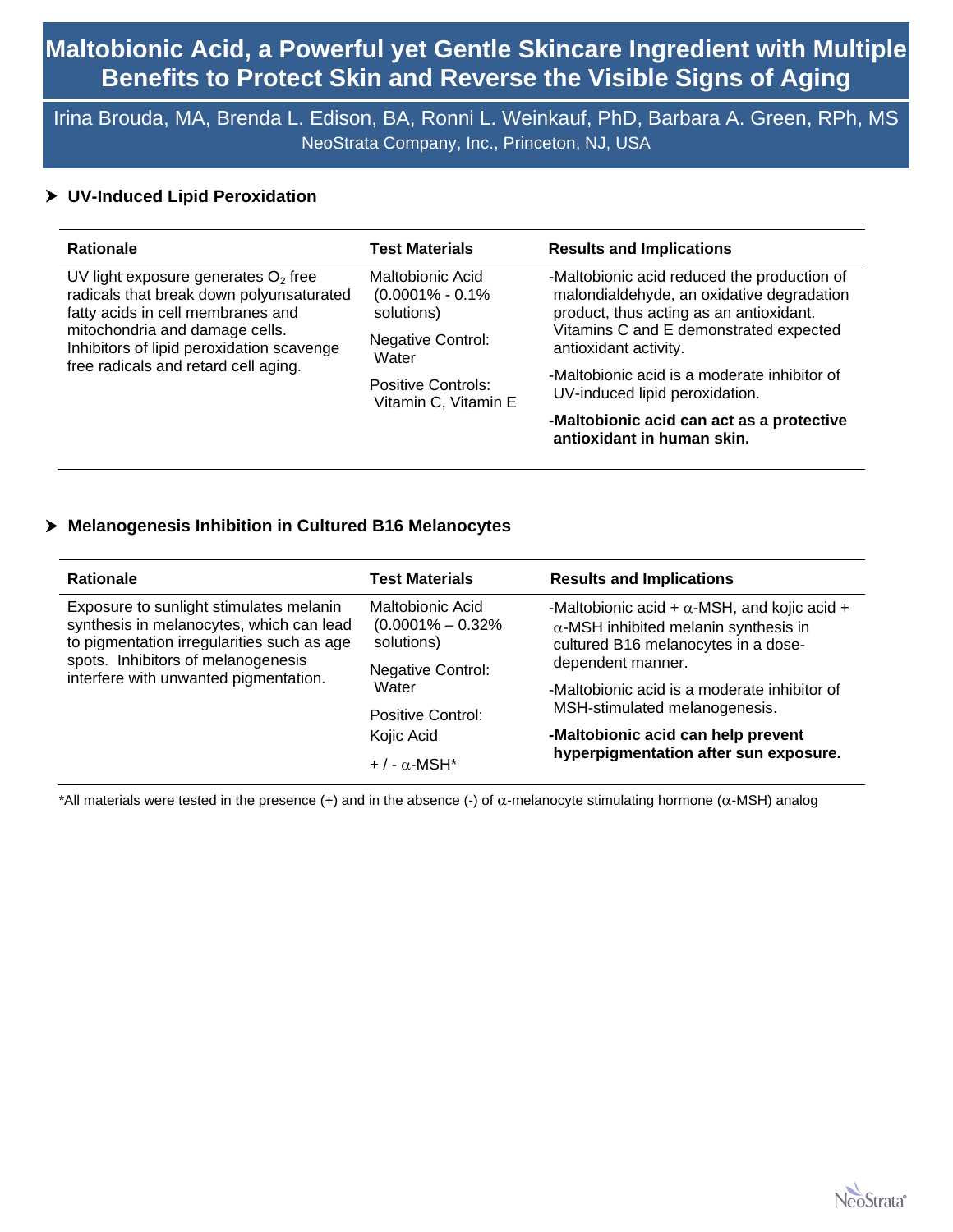Irina Brouda, MA, Brenda L. Edison, BA, Ronni L. Weinkauf, PhD, Barbara A. Green, RPh, MS NeoStrata Company, Inc., Princeton, NJ, USA

## **Water-Binding Properties of Maltobionic Acid**

**Study Design:** Aqueous solutions (1 g of material dissolved in 1 ml of water) of maltobionic acid and its lactosederived stereoisomer, lactobionic acid, were allowed to evaporate at room temperature for up to 96 hours. Lactobionic acid is a well known moisturizer with better water-binding properties than glycerol, a commonly used humectant.<sup>1</sup>

**Study Results:** Both materials formed a continuous gel matrix after 72 hours; however, maltobionic acid was found to retain more water (29%) than lactobionic acid (14%)<sup>5</sup> (Figure 2).



## **Figure 2. Gel Matrix Formation by Evaporated Oligosaccharide Aldonic Acid Solutions**

Maltobionic acid binds more water than lactobionic acid during free evaporation of their respective aqueous solutions

**Conclusion:** Maltobionic acid is a superior humectant to lactobionic acid and traditional moisturizing agents.

| <b>Clinical Test</b>                  | <b>Participants</b> | <b>Test Product</b>       | <b>Results</b>                                 |
|---------------------------------------|---------------------|---------------------------|------------------------------------------------|
| <b>Repeated Insult Patch Test</b>     | 100 men and         | <b>Maltobionic Acid</b>   | -No skin irritation                            |
| (RIPT)                                | women,              | (20% in cream, pH 3.8)    | reported                                       |
| (Semi-occlusive patch)                | 16-75 years old     |                           | -No allergic contact<br>sensitization reported |
| <b>Ophthalmological Evaluation of</b> | 32 women,           | <b>Maltobionic Acid</b>   | -No eye irritation                             |
| <b>Ocular Irritation</b>              | 40-60 years old     | $(3%$ in cream, pH $3.8)$ | reported                                       |
| (4 weeks of twice daily at home       | half were contact   |                           | -Safe to use by                                |
| applications to periocular areas)     | lens wearers        |                           | contact lens wearers                           |

## **Dermal and Ocular Safety of Maltobionic Acid**

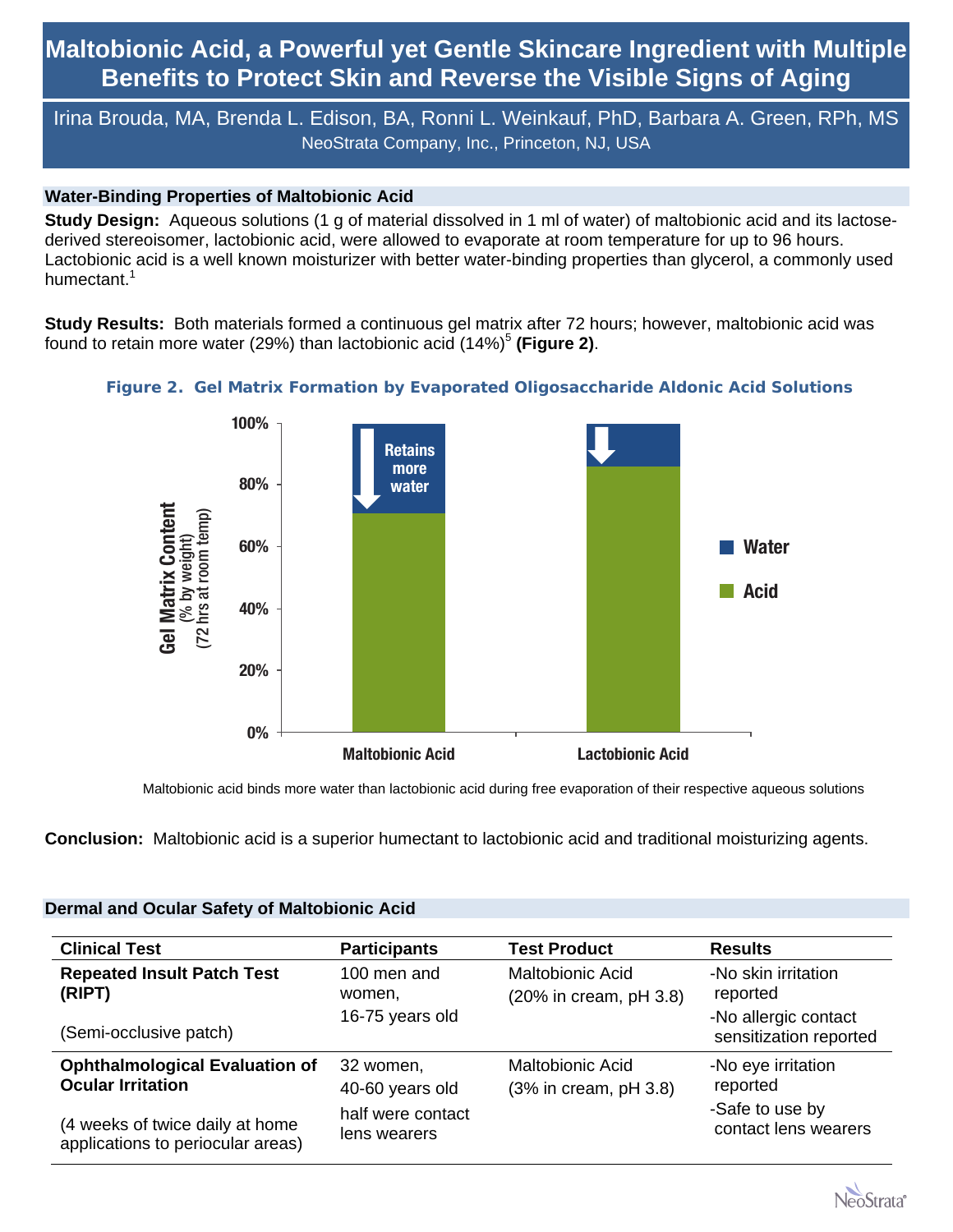# Irina Brouda, MA, Brenda L. Edison, BA, Ronni L. Weinkauf, PhD, Barbara A. Green, RPh, MS NeoStrata Company, Inc., Princeton, NJ, USA

### **Periocular Anti-Aging Effects of Maltobionic Acid**

**Study Design:** Healthy women, 40-60 years of age, applied an eye cream that contained maltobionic acid 3% (total PHA 6%) to bilateral outer and under eye areas twice a day for 4 weeks and graded cosmetic skin changes and test product aesthetics at the end of use.

**Study Results:** 32 participants completed 4 weeks of periocular use. Participants rated the cream as gentle and non-irritating (97%), reported reductions in fine periocular lines (81%), improvements in skin hydration (97%), texture (97%), tone and color (97%), and a more youthful (81%) and radiant (94%) appearance **(Figure 3)**. Also, 75% of participants noted their eye areas looked younger as early as within 2 weeks of use.

### **Figure 3. Positive Product Ratings for Eye Cream with Maltobionic Acid 3% after 4 Weeks of Use**

Each column represents the percentage of Excellent + Very Good + Good responses from 32 women (40-60 years old) who applied a cream containing maltobionic acid 3% (total PHA 6%) twice daily to periocular areas and graded its cosmetic benefits and aesthetics on a scale of Excellent, Very Good, Good, Fair, Poor. (Fair and Poor responses are not shown.)



## **Positive Responses for Displayed Product Attributes**

**Summary:** Women using a cream with maltobionic acid (3%) around their eyes for 4 weeks noted a positive change in their appearance and were pleased with the product's anti-aging benefits and mildness.